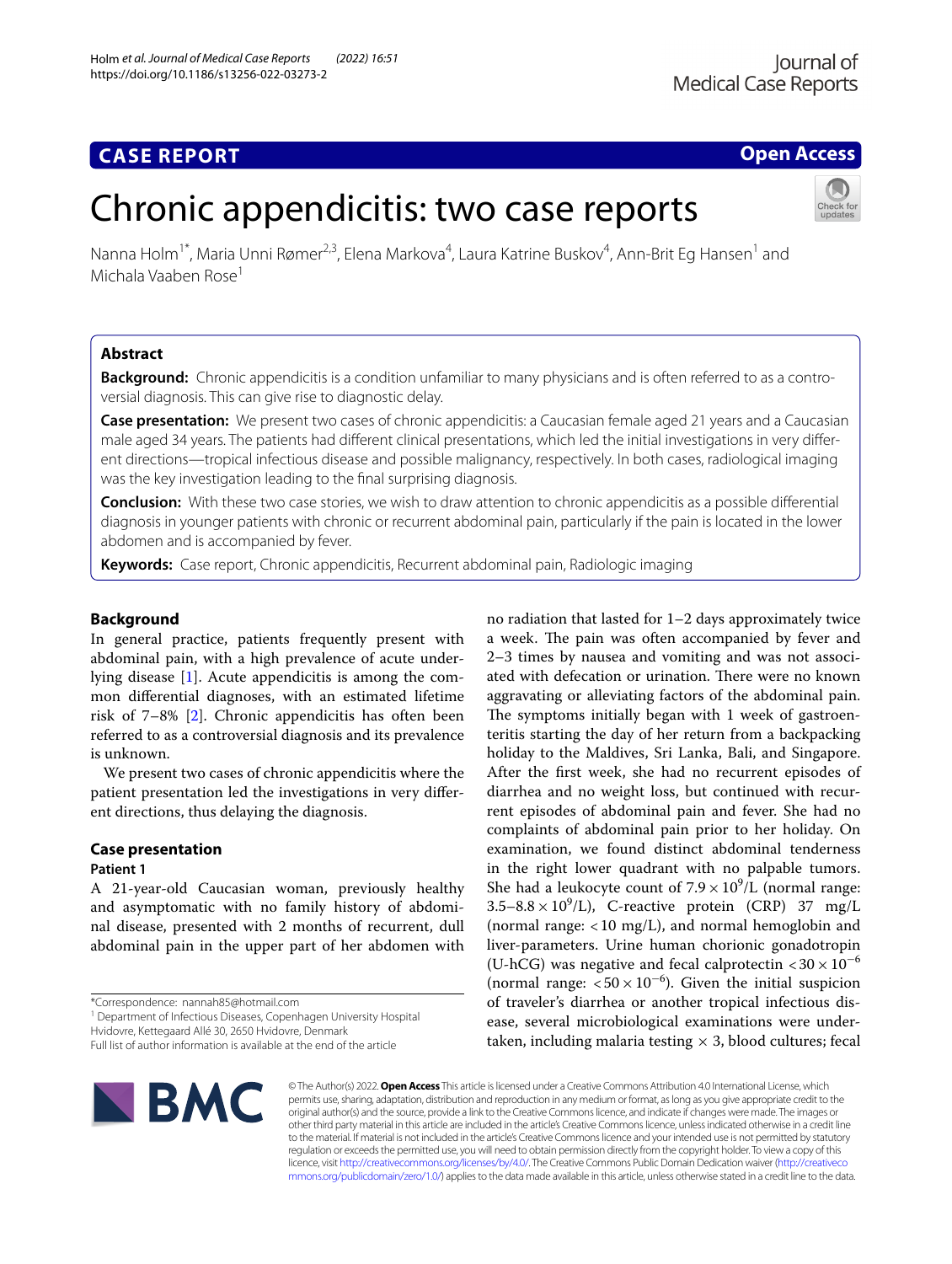<span id="page-1-0"></span>**Table 1** Fecal examination for bacteria (cultivation and PCR), viruses (PCR), and parasites (PCR)

| <b>Bacteria</b>               | Viruses                  | <b>Parasites</b>      |
|-------------------------------|--------------------------|-----------------------|
| Salmonella species            | Adenovirus               | Giardia lamblia       |
| Shigella species              | <b>Rotavirus</b>         | Entamoeba histolytica |
| Yersinia                      | Norovirus genotype I, II | Cryptosporidium       |
| Campylobacter                 | Sapovirus                |                       |
| Aeromonas                     |                          |                       |
| Escherichia coli <sup>a</sup> |                          |                       |

<sup>a</sup> *E. coli* species tested for Verocytotoxin-producing *E. coli* (VTEC), enteropathogenic *E. coli* (EPEC), enterotoxigenic *E. coli* (ETEC), and enteroinvasive E. coli (EIEC) of intimin-producing *E. coli*



<span id="page-1-1"></span>cultivation and polymerase chain reaction (PCR) for pathogenic bacteria, virus, and parasites (Table [1\)](#page-1-0); fecal samples for analyses of intestinal worms, eggs, and cysts; and tests for human immunodeficiency virus (HIV), hepatitis A/B/C, cytomegalovirus, and Epstein–Barr virus. All tests were negative. An ultrasonic scan was performed, displaying a thickened, hypoechoic, and hyperemic appendix with edema of the surrounding fat (Fig. [1](#page-1-1)). Due to the patient history, the diagnosis of chronic appendicitis was suggested, but as the fndings were considered controversial, an additional computed tomography (CT) scan was performed confrming the suspicion of chronic appendicitis with segmental thickening and increased contrast uptake of the appendix. No antibiotics were prescribed. Elective surgery was planned, but due to worsening of the abdominal pain the patient underwent acute surgery 1.5 months after the frst hospital visit, hence 3.5 months after her symptoms began.

The pathological examination of the appendix showed signs of previous perforation, transmural chronic infammation including fbrosis, and non-necrotizing granulomas. Testing for tuberculosis and fungal and specifc microorganisms (periodic acid-Schif stain for fungal organisms and parasites) were negative.

Eighteen months after the appendectomy, the patient was symptom-free.

## **Patient 2**

A 34-year-old Caucasian man, previously healthy with no family history of abdominal disease, was referred to the specialist fast-track department to rule out possible malignancy due to unintended weight loss of 8 kg during the past 9 months despite no changes in his usual diet. In the same time period he had experienced four episodes, lasting approximately 1 week, of fever and lower abdominal pain, accompanied by vomiting on the frst day. The episodes were self-limiting without any antibiotic treatment. On examination, the patient had abdominal tenderness in the left lower quadrant. Hemoglobin level was 8.5 mmol/L, leukocyte count of  $7.2 \times 10^9$ /L, CRP 160 mg/L, and D-dimer 1.4 U/L (normal range: <0.5 U/L). Other blood results included thrombocytes, liver enzymes, creatinine, thyroid stimulating hormone, hemoglobin A1c, M-component, and antinuclear antibodies—all normal. Fecal calprotectin was  $37 \times 10^{-6}$ , no fecal occult blood testing was performed. HIV testing and fecal cultivation and PCR for pathogenic bacteria were negative (Table [1\)](#page-1-0). Blood cultures became positive after 1 day of incubation with growth of *Bacteroides fragilis* and *Streptococcus intermedius*. 18F-fuoro-2-deoxyd-glucose positron emission tomography/computed tomography  $(^{18}F-FDG$  PET/CT) showed increased diameter and signal of the appendix corresponding to infammation of the appendix and thrombosis in the superior mesenteric veins (Fig. [2](#page-2-0)). Colonoscopy was normal.

The patient was treated with antibiotics for 7 days (meropenem 1 g intravenously 3 times daily for 3 days followed by moxifoxacin 400 mg orally for 4 days, in conjunction with metronidazole 500 mg orally 3 times daily for the full 7 days ) and the symptoms resolved. The thrombosis was treated with warfarin for 6 months.  $^{18}$ F-FDG PET/CT 1 month later showed regression of the previous fndings and hence appendectomy was not undertaken.

Nineteen months later, during which time he had been symptom free, the patient was admitted with acute abdominal pain with localized rebound tenderness on palpation in the right lower quadrant. He was afebrile, with a leukocyte count of  $11.9 \times 10^9$ /L and CRP of 18 mg/L. No radiological imaging was undertaken. Laparoscopic appendectomy revealed a phlegmonous, gangrenous appendix with adherences to the adjacent terminal ileum mesentery. The pathology report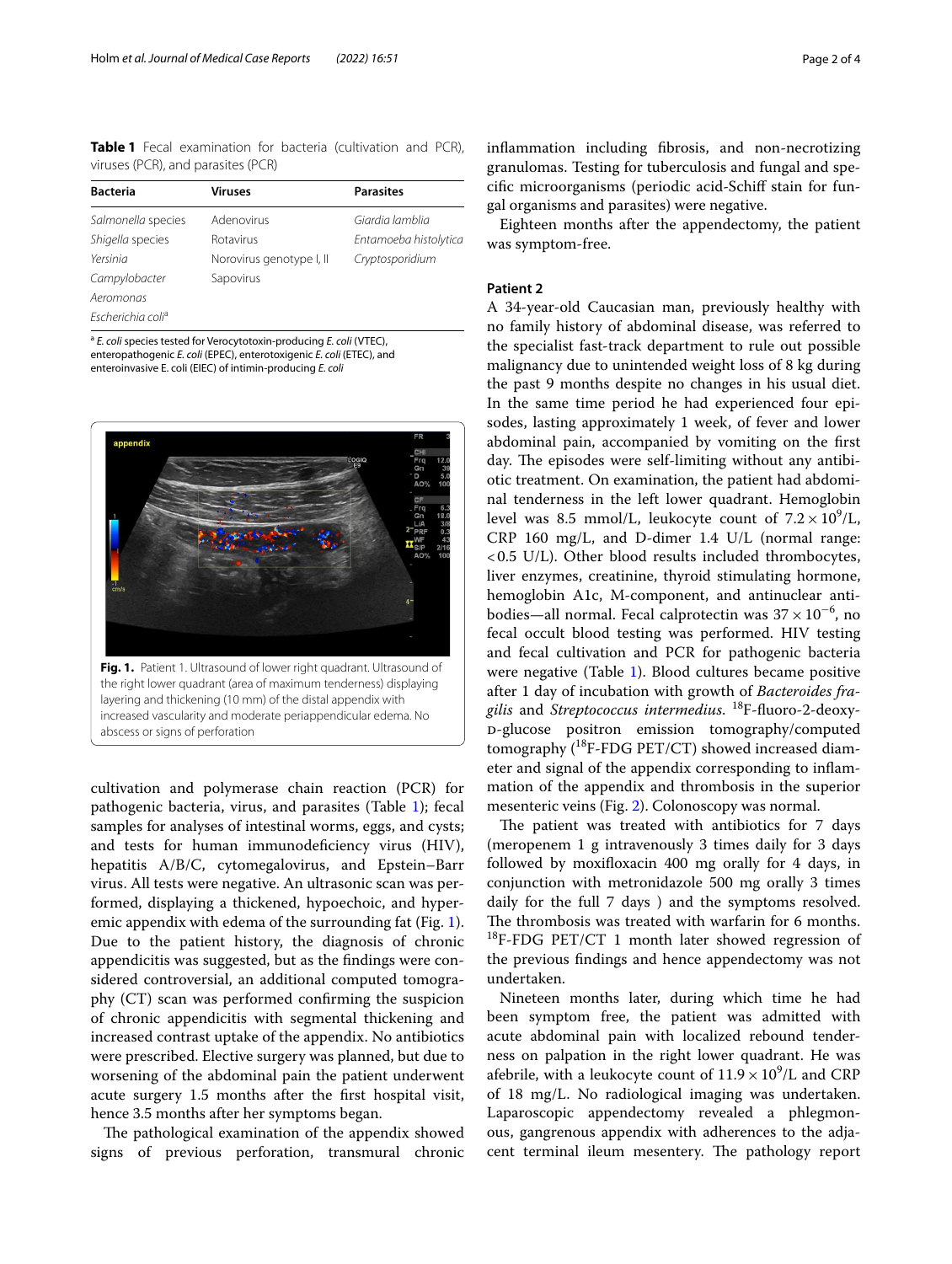

<span id="page-2-0"></span>described an ulcerated surface with acute transmural infammation, no granuloma, and no malignancy.

Eight months after the appendectomy the patient was symptom-free.

## **Discussion**

Chronic appendicitis is a diagnosis unfamiliar to many clinicians, and with no official diagnostic criteria. A symptom duration of >7 days of chronic or recurrent abdominal pain has previously been suggested to distinguish between acute and chronic appendicitis  $[3]$  $[3]$ . The symptoms are often milder than in acute appendicitis, which can lead to misdiagnosis and diagnostic delay.

Acute appendicitis can be caused by luminal obstruction or infection. Genetic factors and environmental infuences may also be of importance in the development of appendicitis  $[2]$  $[2]$ . The etiology of chronic appendicitis is unknown but is likewise believed to be a result of partial or transient obstruction of the appendiceal lumen [[4\]](#page-3-3). It is unknown whether chronic appendicitis is always preceded by an untreated or insufficiently treated acute appendicitis, or if chronic appendicitis is an independent disease entity. In our frst case, gastroenteritis was possibly the initial cause of the chronic appendicitis, however, the travel history contributed to the delay in diagnosis as a tropical disease was suspected. In the second case, suspicion of malignancy led to the  $^{18}$ F-FDG PET/CT scan, which diagnosed appendicitis, as well as mesenteric thrombosis. The recurrent episodes of fever and lower abdominal pain, during the 9 months preceding diagnosis were all self-limiting and therefore not considered characteristic of acute appendicitis.

The radiological findings by CT in chronic appendicitis have been estimated to be identical to the fndings in acute appendicitis and include pericecal stranding, dilation of appendix, apical thickening, and adenopathy [[5](#page-3-4)].

In several cases, pathological fndings, rather than the clinical presentation, have led to the final diagnosis. The pathological fndings of chronic appendicitis include infltration by lymphocytes, histiocytes, and plasma cells in lamina propria; hyperplasia of lymphoid tissue; and fbrosis [[3\]](#page-3-2).

In two retrospective studies, including 269 and 322 patients with appendicitis, histological signs of chronic appendicitis were found in 14% and 23% of the cases, respectively [\[3](#page-3-2), [6\]](#page-3-5). In addition, these studies showed that 82–93% of the patients with chronic appendicitis became symptom-free after surgery. Antibiotic treatment is efficient in cases of acute appendicitis [[7\]](#page-3-6), but to our knowledge there are no clinical studies of antibiotic treatment in chronic appendicitis, hence optimal treatment strategy for this condition is unknown.